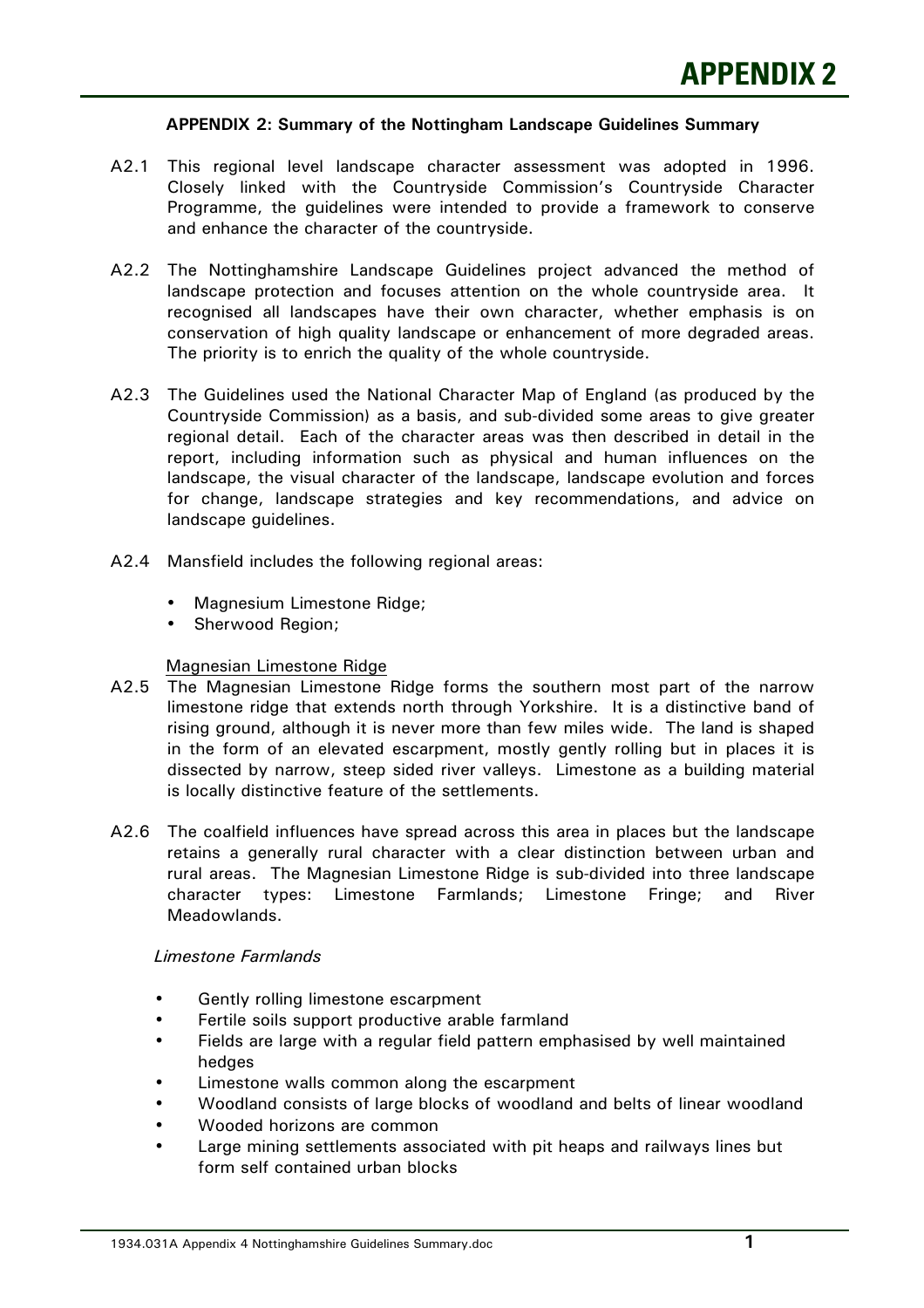- Smaller nucleated settlements are characterised by limestone buildings and include Linby, Papplewick and Teversal
- Landscape is still agricultural and rural in character as the woodland and hedges contain the encroaching industrial influences
- Strong impression of elevation and space on the edges of the escarpment where there are long views across adjoining character areas
- Strong sense of enclosure on the lower areas
- Woodlands are commonly coniferous plantations but there is a scattering of ancient woodland through the area
- Narrow river valleys dissect the escarpment

# *Limestone Fringe*

- Undulating topography
- A well wooded landscape gives a strong sense of enclosure
- Large mixed and broad-leaved woodland
- Estate woodlands and linear woodland belts are common
- Fields are medium to large scale
- Sparsely settled, largely inaccessible landscape due to a lack of access ways
- Large scale, undulating topography and pattern of large fields and estate woodlands combine to form a visually unified landscape with a strong sense of place.
- Lower slopes have an enclosed character and the higher rides have long open expansive views
- The quiet, secluded nature of the landscape type is a welcome contrast to adjoining busy and urbanised landscapes

# *River Meadowlands*

- The limestone ridge is drained by the River Leen and a series of smaller rivers which flow into the Idle Basin
- Narrow alluvial flood plains
- Meandering river channels create visual continuity along the length of the stream
- Marginal aquatic and bankside vegetation with riparian trees and scrub
- Grazing meadows with patches of wet grassland typically enclosed by ditches or wire fences
- Relic mills constructed from local limestone
- Few built features and no human settlement give an undisturbed character, although traffic noise can detract from this

# *Guidelines and Recommendations*

- Conserve the nucleated pattern of rural settlements and ensure new buildings reflect the local vernacular
- Conserve and strengthen the traditional pattern of hedged fields
- Identify opportunities for enhancing ecological diversity
- Initiate schemes for large-scale woodland planting to contain and soften urban development
- Conserve and restore the integrity of historic estate lands
- Restore the special character of the alluvial grasslands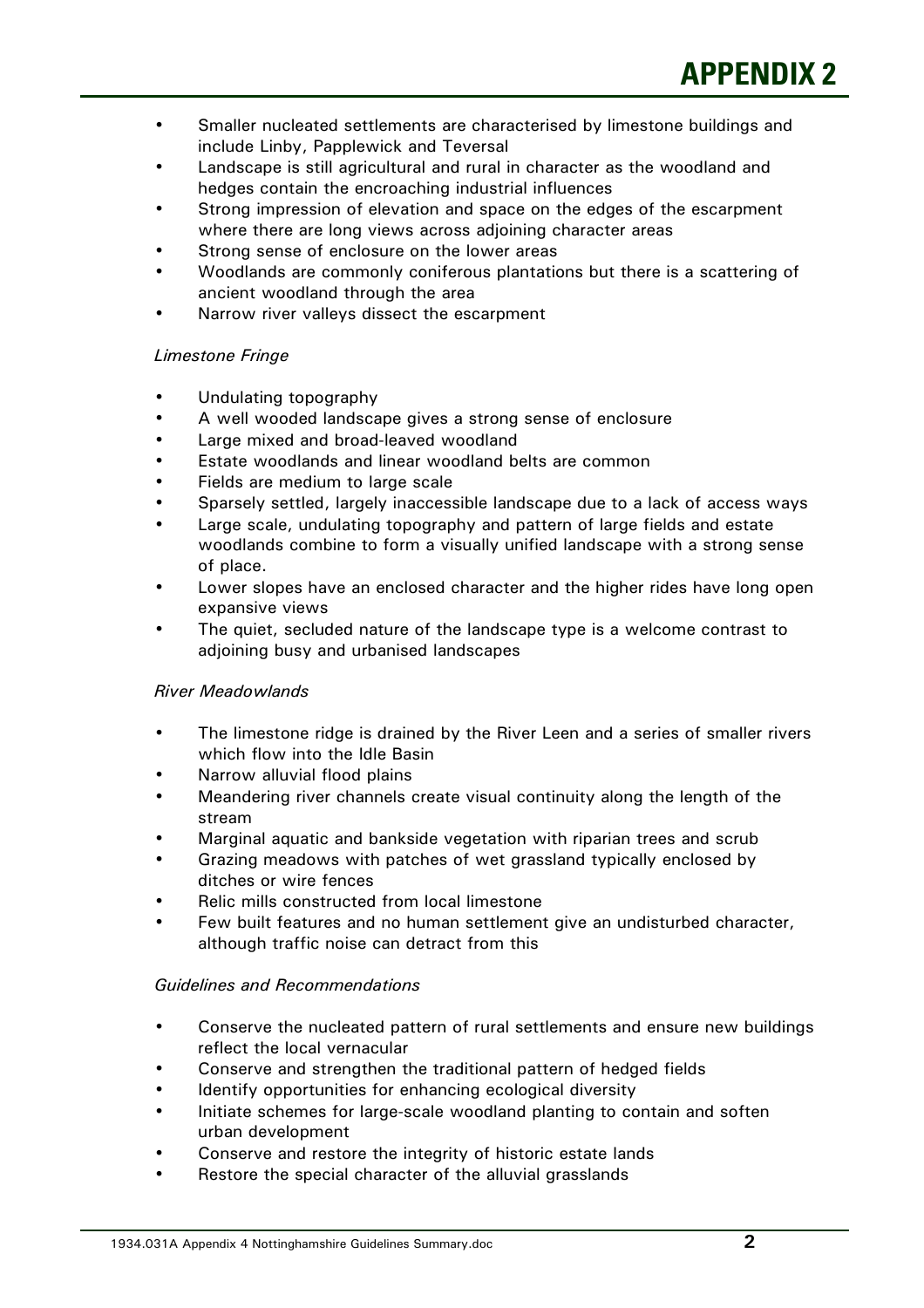- Retain and enhance the diversity of the river channel and bankside vegetation
- Promote riverside tree planting to strengthen the continuity of the river corridors
- Conserve all ancient woodland sites

### Sherwood

- A2.7 This regional character area is characterised by a wide and diverse range of landscapes including the historic Sherwood Forest and the expansive parklands of the Dukeries. It is a landscape with many historical associations including Newstead Abbey and Lord Byron, and the legend of Robin Hood.
- A2.8 Woodland is a strong feature in the area and includes coniferous forests and oakbirch woodland. The landform is rolling with scattered areas of grassland bracken and heath land. Narrow river corridors dissect the area, which is predominantly enclosed arable fields.
- A2.9 The coal industry had a major impact on the region and large pit heaps, railway lines and surface developments are clear in the landscape. The Sherwood Region has been sub-divided into six landscape character types: Forest Sandlands, Forest Estatelands, River Meadowlands, Settled Sandlands, Village Farmlands and Sandstone Estatelands. Forest Sandlands is the only landscape type within the study area.

#### *Forest Sandlands*

- Undulating topography
- Well wooded with pine plantations and remnants of semi-natural woodland
- Industrialised landscape
- Large arable fields in a geometric pattern
- Views are frequently contained by wooded horizons
- Area of heathland including widespread occurrence of bracken, gorse and broom species
- Mining settlement and associated spoil heaps
- Hedgerows are hawthorn and neatly managed
- Ancient stag headed oaks on scrubby heaths

# *River Meadowlands*

- Meandering river channels with some defined by wooded edges
- Permanent pastures and flood meadow
- Fringing alder, willows and riparian scrub
- Alder and willow carrs
- Arable encroachment to river side edges, particularly the River Maun which fragments character
- Heathy character present to some river corridors reflecting adjacent Sherwood Sandstone. Acidic grassland, gorse, broom and birch are common
- Frequent urban and industrial uses such as mine sites, pit heaps and urban edges